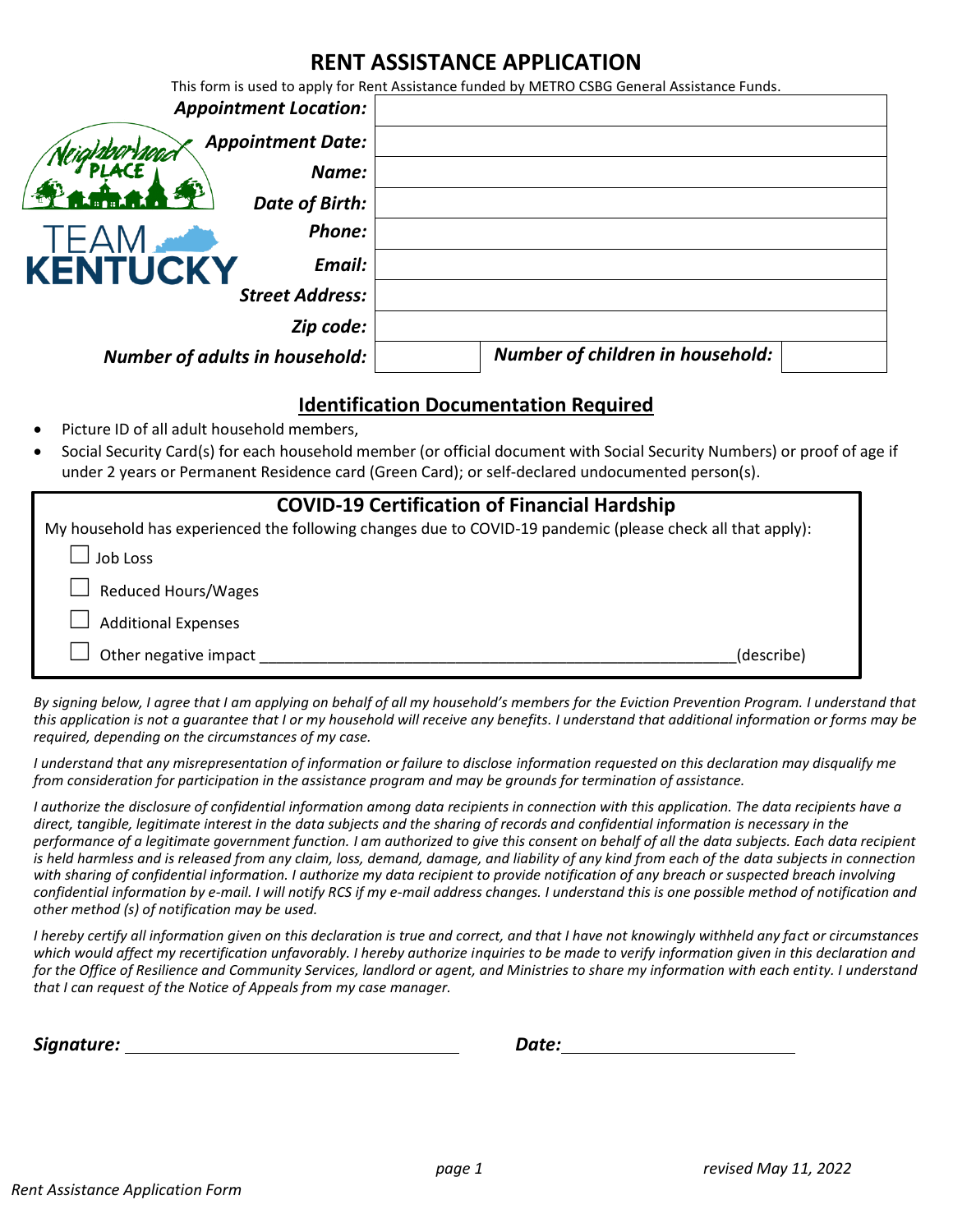| <b>HOUSEHOLD PROFILE</b><br>(COMPLETE COLUMN FOR EACH HOUSEHOLD MEMBER) - use additional pages if needed |                                                  |                                                  |                                                 |  |  |  |
|----------------------------------------------------------------------------------------------------------|--------------------------------------------------|--------------------------------------------------|-------------------------------------------------|--|--|--|
| <b>HOUSEHOLD</b>                                                                                         |                                                  |                                                  |                                                 |  |  |  |
|                                                                                                          |                                                  |                                                  |                                                 |  |  |  |
| <b>MEMBER NAME:</b>                                                                                      |                                                  |                                                  |                                                 |  |  |  |
| <b>DATE OF BIRTH:</b>                                                                                    |                                                  |                                                  |                                                 |  |  |  |
| <b>RELATIONSHIP:</b>                                                                                     | <b>SELF</b>                                      |                                                  |                                                 |  |  |  |
| <b>GENDER:</b>                                                                                           | <b>MALE</b>                                      | <b>MALE</b>                                      | MALE                                            |  |  |  |
|                                                                                                          | <b>FEMALE</b>                                    | FEMALE                                           | <b>FEMALE</b>                                   |  |  |  |
|                                                                                                          | <b>OTHER</b>                                     | <b>OTHER</b>                                     | <b>OTHER</b>                                    |  |  |  |
| <b>ETHNICITY:</b>                                                                                        | <b>HISPANIC</b>                                  | <b>HISPANIC</b>                                  | <b>HISPANIC</b>                                 |  |  |  |
|                                                                                                          | <b>NON - HISPANIC</b>                            | <b>NON - HISPANIC</b>                            | <b>NON - HISPANIC</b>                           |  |  |  |
| <b>RACE:</b>                                                                                             | AFRICAN AMERICAN (AA)                            | AFRICAN AMERICAN (AA)                            | AFRICAN AMERICAN (AA)                           |  |  |  |
|                                                                                                          | __ AA & AMER. INDIAN / ALASKAN                   | AA & AMER. INDIAN / ALASKAN                      | AA & AMER. INDIAN / ALASKAN                     |  |  |  |
|                                                                                                          | _ AFRICAN AMERICAN & WHITE                       | _ AFRICAN AMERICAN & WHITE                       | _ AFRICAN AMERICAN & WHITE                      |  |  |  |
|                                                                                                          | __ AMER. INDIAN / ALASKAN                        | _ AMER. INDIAN / ALASKAN                         | __ AMER. INDIAN / ALASKAN                       |  |  |  |
|                                                                                                          | $-$ ASIAN                                        | $-$ ASIAN                                        | $-$ ASIAN                                       |  |  |  |
|                                                                                                          | $-$ WHITE                                        | $-$ WHITE                                        | $-$ WHITE                                       |  |  |  |
|                                                                                                          | _MULTI-RACIAL                                    | MULTI – RACIAL                                   | <b>MULTI - RACIAL</b>                           |  |  |  |
|                                                                                                          | NATIVE HAWAIIAN / PACIFIC ISLDR                  | NATIVE HAWAIIAN / PACIFIC ISLDR                  | NATIVE HAWAIIAN / PACIFIC ISLDR                 |  |  |  |
|                                                                                                          | <b>OTHER</b>                                     | <b>OTHER</b>                                     | <b>OTHER</b>                                    |  |  |  |
| <b>EMPLOYMENT:</b>                                                                                       | <b>FULL-TIME</b>                                 | FULL – TIME                                      | $_F$ FULL-TIME                                  |  |  |  |
|                                                                                                          | <b>PART-TIME</b><br>MIGRANT SEASONAL FARM WORKER | <b>PART-TIME</b><br>MIGRANT SEASONAL FARM WORKER | $-$ PART - TIME<br>MIGRANT SEASONAL FARM WORKER |  |  |  |
|                                                                                                          | RETIRED                                          | RETIRED                                          | RETIRED                                         |  |  |  |
|                                                                                                          |                                                  |                                                  |                                                 |  |  |  |
|                                                                                                          | $\_$ UNEMPLOYED (SHORT, $\leq$ 6 MONTHS)         | $\_$ UNEMPLOYED (SHORT, $\leq$ 6 MONTHS)         | $\_$ UNEMPLOYED (SHORT, $\leq$ 6 MONTHS)        |  |  |  |
|                                                                                                          | UNEMPLOYED (LONG, >6 MONTHS)                     | UNEMPLOYED (LONG, >6 MONTHS)                     | UNEMPLOYED (LONG, >6 MONTHS)                    |  |  |  |
|                                                                                                          | UNEMPLOYED (NOT IN LABOR FORCE)                  | UNEMPLOYED (NOT IN LABOR FORCE)                  | UNEMPLOYED (NOT IN LABOR FORCE)                 |  |  |  |
| <b>EDUCATION:</b>                                                                                        | <b>NOT APPLICABLE</b>                            | <b>NOT APPLICABLE</b>                            | <b>NOT APPLICABLE</b>                           |  |  |  |
| (HIGHEST                                                                                                 | PRE-SCHOOL<br><b>EARLY HEAD START</b>            | PRE-SCHOOL<br><b>EARLY HEAD START</b>            | PRE-SCHOOL<br><b>EARLY HEAD START</b>           |  |  |  |
| <b>COMPLETED)</b>                                                                                        | <b>HEAD START</b>                                | <b>HEAD START</b>                                | <b>HEAD START</b>                               |  |  |  |
|                                                                                                          | $0 - 8$ GRADE                                    | $0 - 8$ GRADE                                    | $0 - 8$ GRADE                                   |  |  |  |
|                                                                                                          | 9 – 12 NON GRADUATE                              | 9-12 NON GRADUATE                                | 9-12 NON GRADUATE                               |  |  |  |
|                                                                                                          | HIGH SCHOOL GRADUATE / GED                       | HIGH SCHOOL GRADUATE / GED                       | HIGH SCHOOL GRADUATE / GED                      |  |  |  |
|                                                                                                          | 12 + SOME POST SECONDARY                         | 12 + SOME POST SECONDARY                         | 12 + SOME POST SECONDARY                        |  |  |  |
|                                                                                                          | _2-4 YEAR COLLEGE GRAD                           | $-2 - 4$ YEAR COLLEGE GRAD                       | 2-4 YEAR COLLEGE GRAD                           |  |  |  |
|                                                                                                          | ADVANCED/POST GRADUATE                           | ADVANCED/POST GRADUATE                           | ADVANCED/POST GRADUATE                          |  |  |  |
|                                                                                                          | TECHNICAL/TRADE SCHOOL                           | TECHNICAL/TRADE SCHOOL                           | TECHNICAL/TRADE SCHOOL                          |  |  |  |
| <b>MEDICAL</b>                                                                                           | DIRECT-PURCHASE                                  | DIRECT-PURCHASE                                  | DIRECT-PURCHASE                                 |  |  |  |
| <b>INSURANCE:</b>                                                                                        | <b>EMPLOYMENT BASED</b>                          | <b>EMPLOYMENT BASED</b>                          | <b>EMPLOYMENT BASED</b>                         |  |  |  |
|                                                                                                          | <b>MEDICAID</b>                                  | MEDICAID                                         | MEDICAID                                        |  |  |  |
|                                                                                                          | MEDICARE                                         | MEDICARE                                         | MEDICARE                                        |  |  |  |
|                                                                                                          | MILITARY HEALTH CARE                             | MILITARY HEALTH CARE                             | MILITARY HEALTH CARE                            |  |  |  |
|                                                                                                          | STATE HEALTH (PASSPORT)                          | STATE HEALTH (PASSPORT)                          | STATE HEALTH (PASSPORT)                         |  |  |  |
|                                                                                                          | NO INSURANCE                                     | NO INSURANCE                                     | NO INSURANCE                                    |  |  |  |
| <b>MILITARY</b>                                                                                          | <b>ACTIVE MILITARY</b>                           | <b>ACTIVE MILITARY</b>                           | <b>ACTIVE MILITARY</b>                          |  |  |  |
| <b>STATUS:</b>                                                                                           | VETERAN                                          | VETERAN                                          | __ VETERAN                                      |  |  |  |
|                                                                                                          | <b>NEVER SERVED</b>                              | <b>NEVER SERVED</b>                              | <b>NEVER SERVED</b>                             |  |  |  |
| <b>MARITAL STATUS:</b>                                                                                   | <b>DIVORCED</b>                                  | <b>DIVORCED</b>                                  | <b>DIVORCED</b>                                 |  |  |  |
|                                                                                                          | MARRIED                                          | MARRIED                                          | MARRIED                                         |  |  |  |
|                                                                                                          | SINGLE                                           | SINGLE                                           | SINGLE                                          |  |  |  |
|                                                                                                          | WIDOWED                                          | WIDOWED                                          | WIDOWED                                         |  |  |  |
|                                                                                                          | <b>OTHER</b>                                     | <b>OTHER</b>                                     | <b>OTHER</b>                                    |  |  |  |
| <b>DISABILITY</b>                                                                                        | <b>NOT DISABLED</b>                              | NOT DISABLED                                     | <b>NOT DISABLED</b>                             |  |  |  |
| <b>STATUS:</b>                                                                                           | <b>DISABLED</b>                                  | <b>DISABLED</b>                                  | <b>DISABLED</b>                                 |  |  |  |
| <b>PREFERRED</b><br>LANGUAGE:                                                                            |                                                  |                                                  |                                                 |  |  |  |
| <b>ENGLISH</b>                                                                                           |                                                  |                                                  |                                                 |  |  |  |
| <b>PROFICIENCY:</b>                                                                                      |                                                  |                                                  |                                                 |  |  |  |

**Use additional page file if needed (hard copy provided at drop box location.**